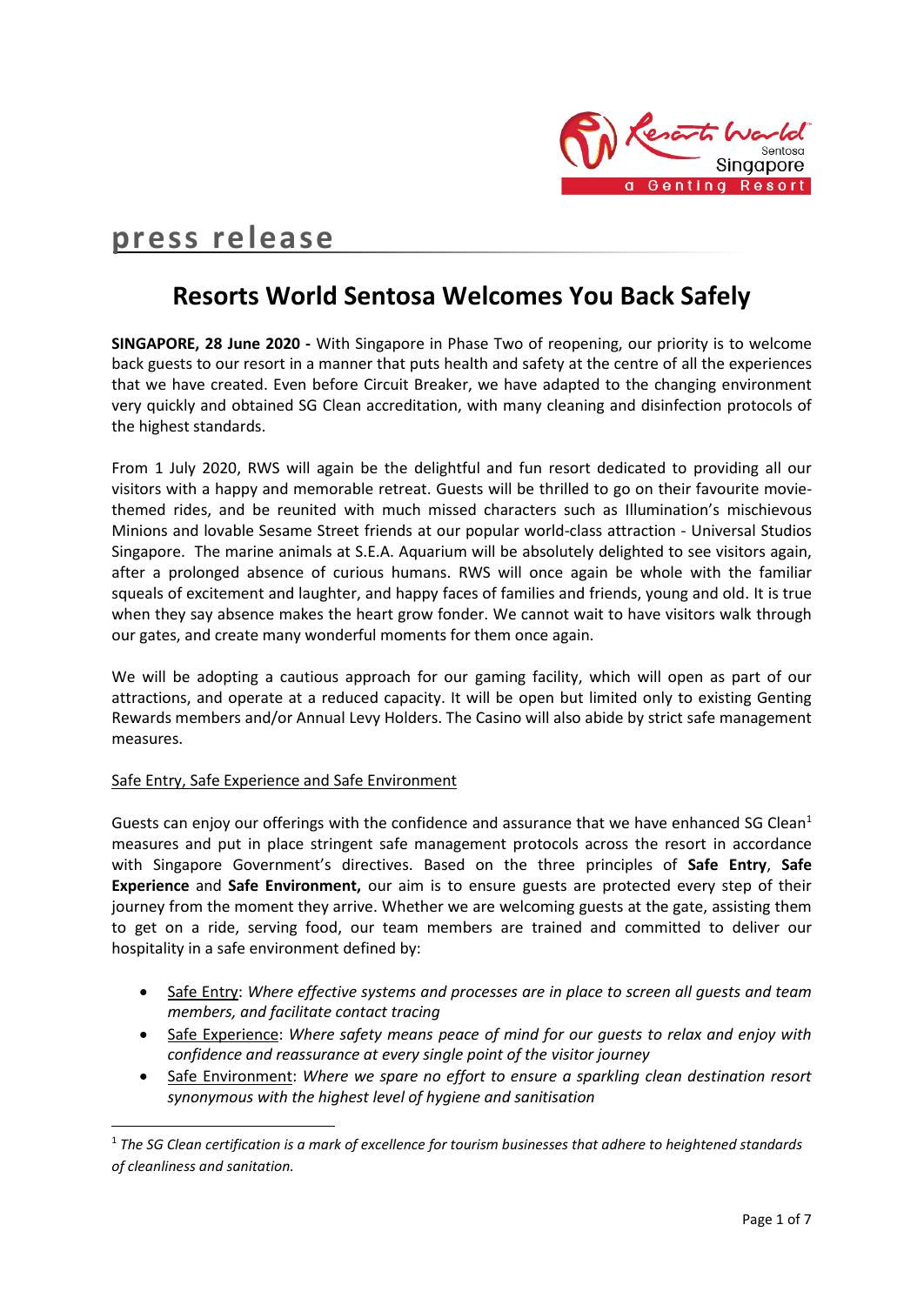RWS has introduced a suite of enhanced safe management measures aligned to these principles at **Annex A**.

As a precautionary measure, we ask our guests to stay at home if unwell. During their visit, we require our guests to observe safe distancing, avoid crowding and practise good personal hygiene such as wearing face masks, washing hands frequently and using hand sanitisers. If they develop symptoms, we have medical personnel on standby and protocols in place to assist.

#### Careful and controlled approach to reopening

With the health, safety and well-being of our guests and team members as top priority, both attractions will take a careful and controlled approach where we will open four days a week with staggered operating hours in the initial phase. During this initial phase of reopening, all guests, including Annual and Season Pass Holders, are required to make online advanced reservation and book their date of visit prior to visiting the park. All offerings at Universal Studios Singapore will be available except for shows and street entertainment. Please refer to **Annex B** for details.

In preparing for a safe reopening of the casino, RWS has been working with medical experts to introduce new safety features. For example, we have adopted rigorous measures to provide as much fresh air circulation as possible to maintain optimal air quality that exceeds commercial facilities' standards. Other enhanced measures include: mandatory face masks, limiting number of players per gaming table, and antimicrobial-coated acrylic "safety shields" installed at all gaming tables and gaming machines for protection of guests and dealers.

RWS would like to thank the Singapore Government for the support and guidance in the return of the RWS experience and for helping us weather through the challenging period with many support schemes.

**– End –**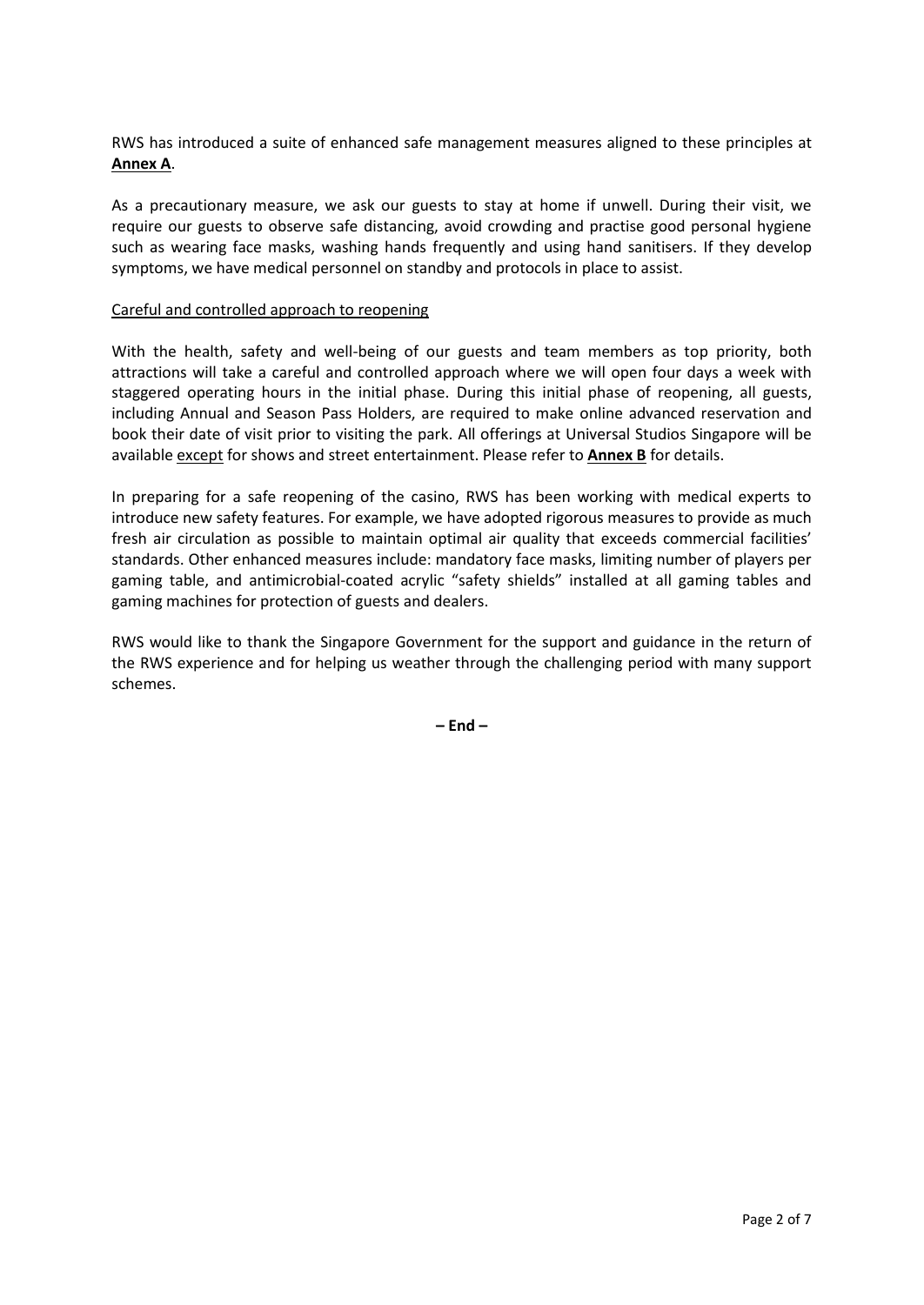#### **ABOUT RESORTS WORLD SENTOSA**

Resorts World Sentosa (RWS), Asia's premium lifestyle destination resort, is located on Singapore's resort island of Sentosa. Spanning 49 hectares, RWS is home to world-class attractions including Universal Studios Singapore, S.E.A. Aquarium, Dolphin Island and Adventure Cove Waterpark. Complementing the adventure and adrenaline of its theme parks and attractions are six unique luxury hotels, the world-class Resorts World Convention Centre, a casino and the Asian flagship of a world-renowned destination spa. RWS offers awardwinning dining experiences and exciting cuisines from around the world across its many renowned celebrity chef restaurants, establishing itself as a key player in Singapore's vibrant and diverse dining scene and a leading gourmet destination in Asia for epicureans. The integrated resort also offers world-class entertainment, from original resident productions to concerts and public shows such as Lake of Dreams. RWS has been named "Best Integrated Resort" since 2011 for nine consecutive years at the TTG Travel Awards which recognises the best of Asia-Pacific's travel industry.

RWS is wholly owned by Genting Singapore, a company of the Genting Group. For more information, please visi[t www.rwsentosa.com.](http://www.rwsentosa.com/)

**1 / ResortsWorldatSentosa & C**olorwsentosa

#### **MEDIA CONTACTS**

**Resorts World Sentosa** Eileen Bakri Tel: +65 9730 5754 Email: [eileen.bakri@RWSentosa.com](mailto:eileen.bakri@RWSentosa.com) **Ogilvy (for Resorts World Sentosa)** Stephanie Chailert Tel: +65 9010 8256 Email[: stephanie.chailert@ogilvy.com](mailto:stephanie.chailert@ogilvy.com)

 $\bigcirc$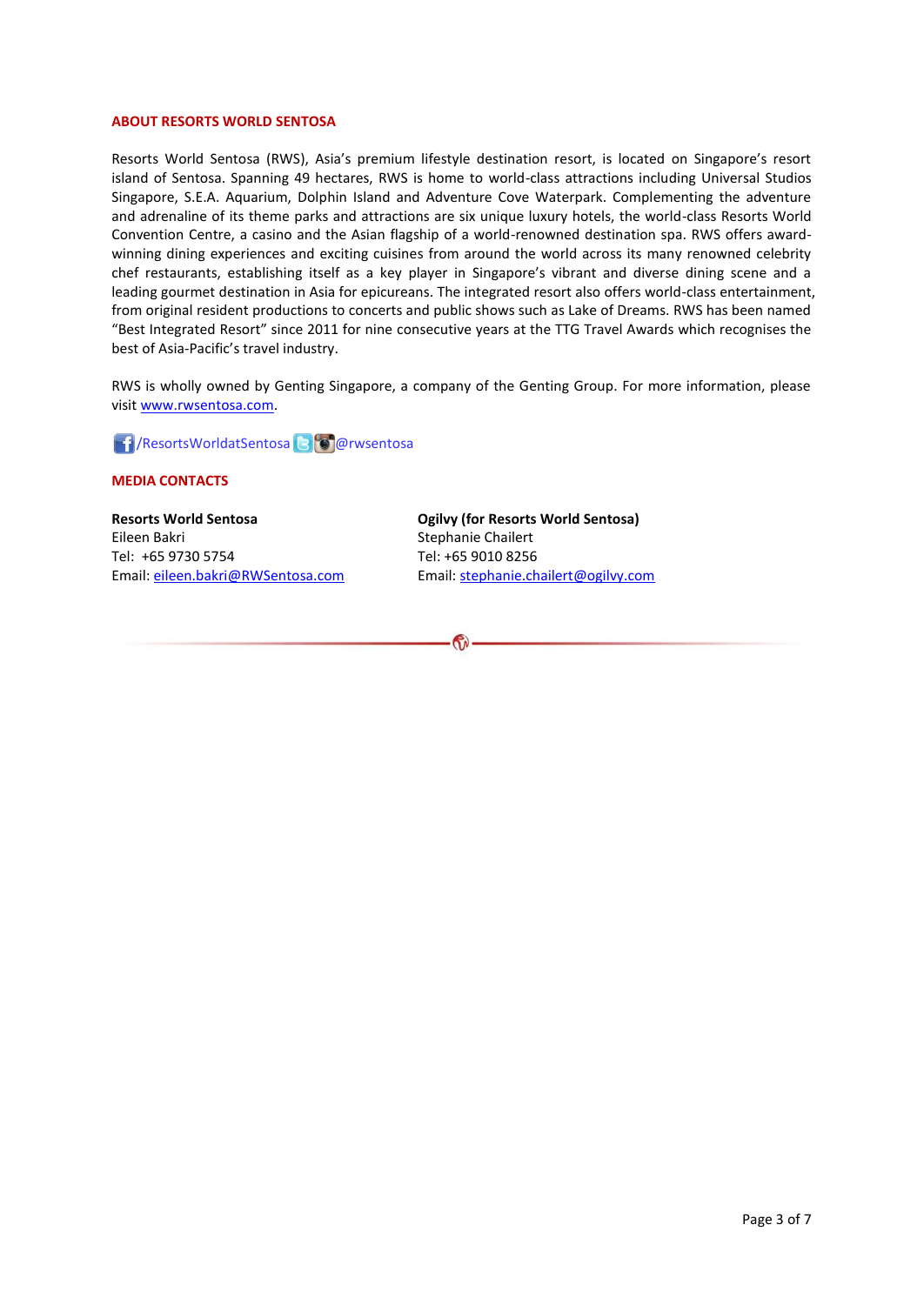**Annex A**

### **SAFE MANAGEMENT MEASURES**

#### **ATTRACTIONS**

#### Safe Entry

- 1. SafeEntry check in and out
- 2. Entrance temperature checks using thermal scanners

#### Safe Experience

- 3. Admission and VIP tours for groups of up to five only
- 4. Mandatory wearing of face masks for guests
- 5. Online advanced reservation for all guests including Annual and Season Pass Holders to minimise crowding
- 6. Visible social distancing markers placed in areas where guests are directed to queue to ensure at least one-metre spacing
- 7. Visible safe distancing floor markers at all viewing areas at S.E.A. Aquarium
- 8. Alternate row seating for all rides, with family or group occupying same row
- 9. Queue tickets with return time to be issued during peak periods to reduce time spent queuing for rides
- 10. Shows, parades, fireworks and street entertainment will not be taking place to ensure social distancing requirements are met
- 11. Tables at F&B outlets spaced at least one-metre apart, marked with alternate seating
- 12. Menu viewing by scanning QR code and contactless payment set up at all Point-of-Sales counters
- 13. Hand sanitisers widely available
- 14. Roving Safe Distancing Ambassadors to ensure compliance
- 15. All Team Members on duty are required to wear face masks, and those in close contact with guests are required to put on both face shields and masks
- 16. Team segregation such as split team arrangements, staggered shifts and meal times, and safe distancing continue to be in place to protect our team members
- 17. Tables at staff cafeterias installed with antimicrobial-coated acrylic shields

#### Safe Environment

- 18. Intensive and frequent cleaning and disinfection of all high touch points including application of antimicrobial coating
- 19. All rides are wiped down after every use
- 20. All 3D glasses will be disinfected after every use

#### **CASINO**

#### Safe Entry

- 1. Entry limited only to existing Genting Rewards members and/or Annual Levy Holders
- 2. SafeEntry check in and out
- 3. Entrance temperature checks using thermal scanners

#### Safe Experience

- 4. Mandatory wearing of face masks for guests
- 5. Visible social distancing markers placed in areas where guests are directed to queue to ensure at least one-metre spacing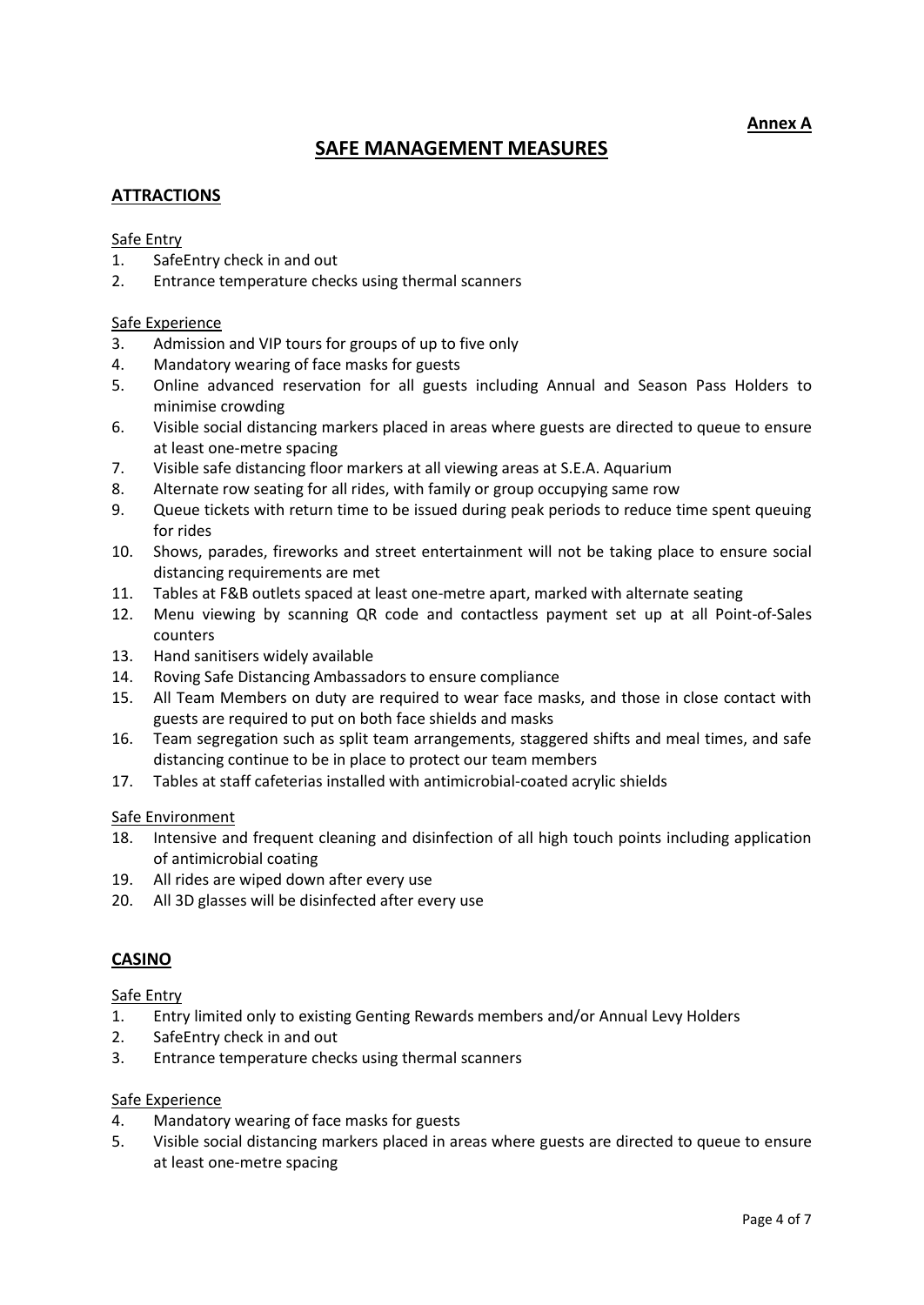- 6. Alternate electronic gaming machines available
- 7. Gaming table seats are spaced at least one-metre apart
- 8. Limiting number of patrons at each gaming table
- 9. Not accepting bets by standing patrons
- 10. Seats in restaurants and lounges spaced at least one-metre apart
- 11. Deployment of roving Safe Management Ambassadors
- 12. Hand sanitisers widely available
- 13. Dealers disinfect hands before entering and exiting pits, and after handling items from patrons
- 14. Team members in close contact with patrons are required to put on face shields and masks when on duty
- 15. Staggered shifts and meal times for team members, including antimicrobial-coated acrylic shields installed at all tables in staff cafeterias and safe distancing of at least one-metre between seats

#### Safe Environment

- 16. Antimicrobial-coated acrylic shields installed at all gaming tables, gaming machines and F&B outlets
- 17. Increased frequency of cleaning and disinfection of all common areas and high touch points
- 18. Across casino, antimicrobial coating extensively applied to surfaces, covering all high touch points
- 19. Gaming chips collected from customers cleaned and sanitised
- 20. Playing cards disposed after 2 hours of use
- 21. Increased supply of fresh air through a combination of HEPA (*high efficiency particulate air*) air filters, Ultraviolet C treatment and air ionisers deployed across the gaming floor.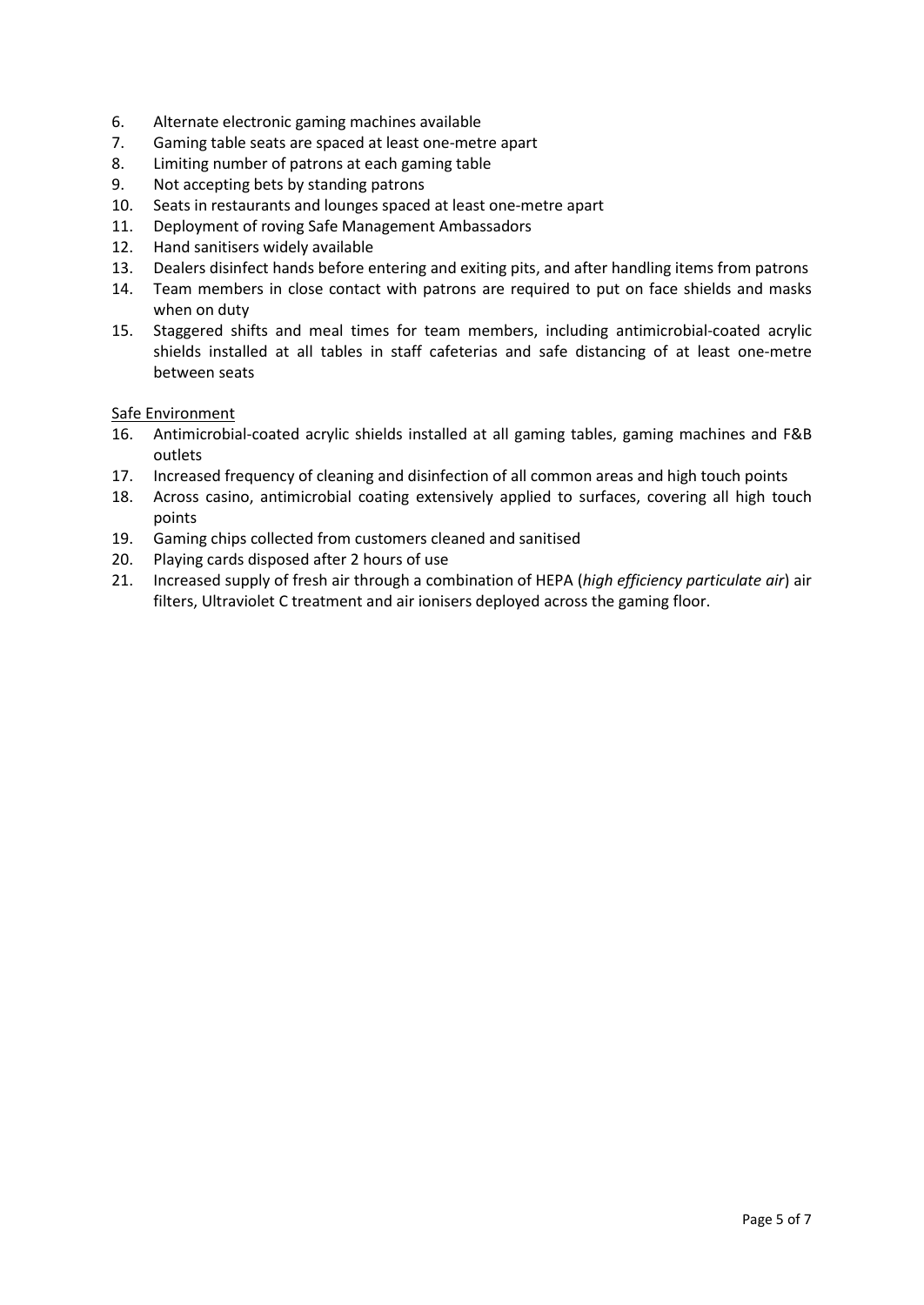| <b>Universal Studios Singapore</b>                                                               | S.E.A. Aquarium                                                                               |
|--------------------------------------------------------------------------------------------------|-----------------------------------------------------------------------------------------------|
| Reopening Date: Wednesday, 1 July 2020                                                           | Reopening Date: Saturday, 4 July 2020                                                         |
|                                                                                                  |                                                                                               |
| Operating hours:                                                                                 | Operating hours:                                                                              |
| Thursday to Sunday (*from 9 July 2020)                                                           | Saturday to Tuesday                                                                           |
| 2:00pm to 9:00pm                                                                                 | 10:00am to 5:00pm                                                                             |
| *Closed from Monday to Wednesday                                                                 | *Closed from Wednesday to Friday                                                              |
| The following offerings will not be available                                                    | All shows, public feeding sessions and character                                              |
| until further notice:                                                                            | meet-and-greet will not be available until                                                    |
|                                                                                                  | further notice.                                                                               |
| <b>Street Entertainment</b>                                                                      |                                                                                               |
| <b>Hollywood Dreams Parade</b>                                                                   | Please refer to RWS website for details                                                       |
| <b>Rhythm Truck</b>                                                                              | including the latest programming updates.                                                     |
| Turntables                                                                                       |                                                                                               |
| The Dance For The Magic Beans<br>٠                                                               |                                                                                               |
| Madagascar Boogie!                                                                               |                                                                                               |
|                                                                                                  |                                                                                               |
| Shows                                                                                            |                                                                                               |
| Lake Hollywood Spectacular                                                                       |                                                                                               |
| Elmo's TV Time                                                                                   |                                                                                               |
| Lights, Camera, Action!                                                                          |                                                                                               |
| WaterWorld                                                                                       |                                                                                               |
| Shrek 4-D Adventure                                                                              |                                                                                               |
| Donkey Live                                                                                      |                                                                                               |
|                                                                                                  |                                                                                               |
| Select experiences<br><b>Magic Potion Spin</b>                                                   |                                                                                               |
| ٠<br>Amber Rock Climb                                                                            |                                                                                               |
|                                                                                                  |                                                                                               |
| Please refer to RWS website for details                                                          |                                                                                               |
| including the latest programming updates.                                                        |                                                                                               |
| <b>Admission</b>                                                                                 |                                                                                               |
| Onsite ticket purchase will not be available during the initial phase of reopening               |                                                                                               |
| Guests can purchase tickets at: www.rwsentosa.com                                                |                                                                                               |
| Prior to visiting the park, all guests, including Annual or Season Pass Holders, are required to |                                                                                               |
| make advanced reservation and book their date of visit at https://sdm.rwsentosa.com in           |                                                                                               |
| order to be admitted into the park                                                               |                                                                                               |
| <b>Extension of Annual and Season Passes</b>                                                     |                                                                                               |
|                                                                                                  | As a show of anorgoistion to all our members who have supported us over the vears and been so |

As a show of appreciation to all our members who have supported us over the years and been so much a part of the fun and adrenaline in our award-winning attractions, Annual and Season Pass Members will be provided complimentary extension to their memberships. The number of days extended will be equivalent to the duration of time that the parks were closed.